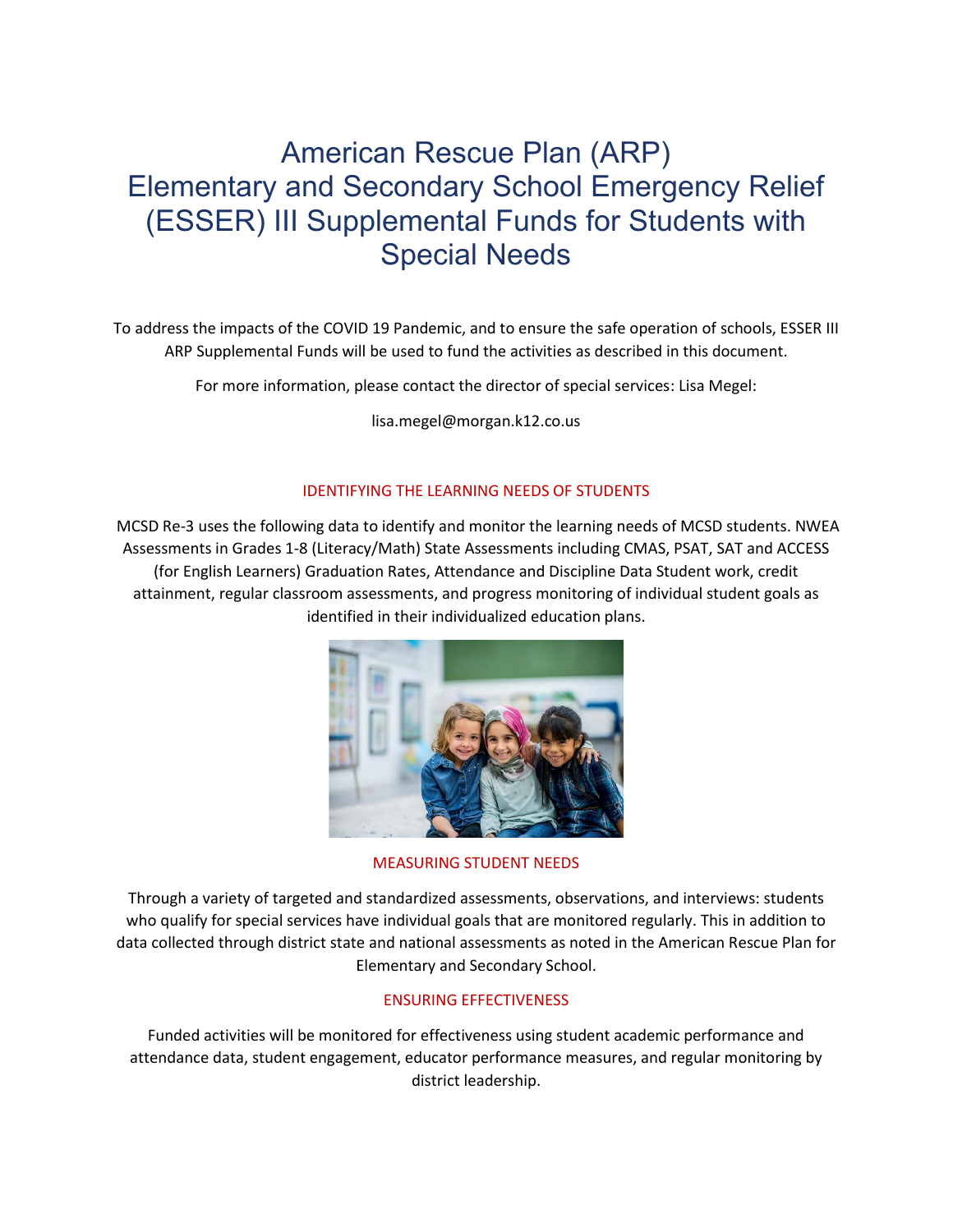## FUNDED ACTIVITIES: ADDRESSING LEARNING NEEDS

Communication technologies to help students express their wants and needs independently Specialized training for teachers and staff to address reading, math, and social emotional learning Targeted assessments to better define and refine the services related to student's individual needs Curriculum, materials, and sensory items to improve engagement and learning



## What is ARP ESSER III?

On March 11, 2021 the American Rescue Plan (ARP) Act was signed into law. The ARP ESSER III funding from theARP Act provides supportforK-12 schools with a total of nearly \$122 billion to States and school districts to help safely open and sustain the safe operations of schools and address the impacts of the corona virus pandemic on the nation's students. Funds can be used for:

- Coordination of preparedness and response efforts of LEAs with State, local, Tribal, and territorial public health departments, and other relevant agencies
- Planning for and coordinating on long-term closures (including on meeting IDEA requirements, how to provide online learning, and how to provide meals to students)
- Staff training and professional development on sanitation and minimizing the spread of infectious disease; as well as purchasing supplies to sanitize and clean facilities